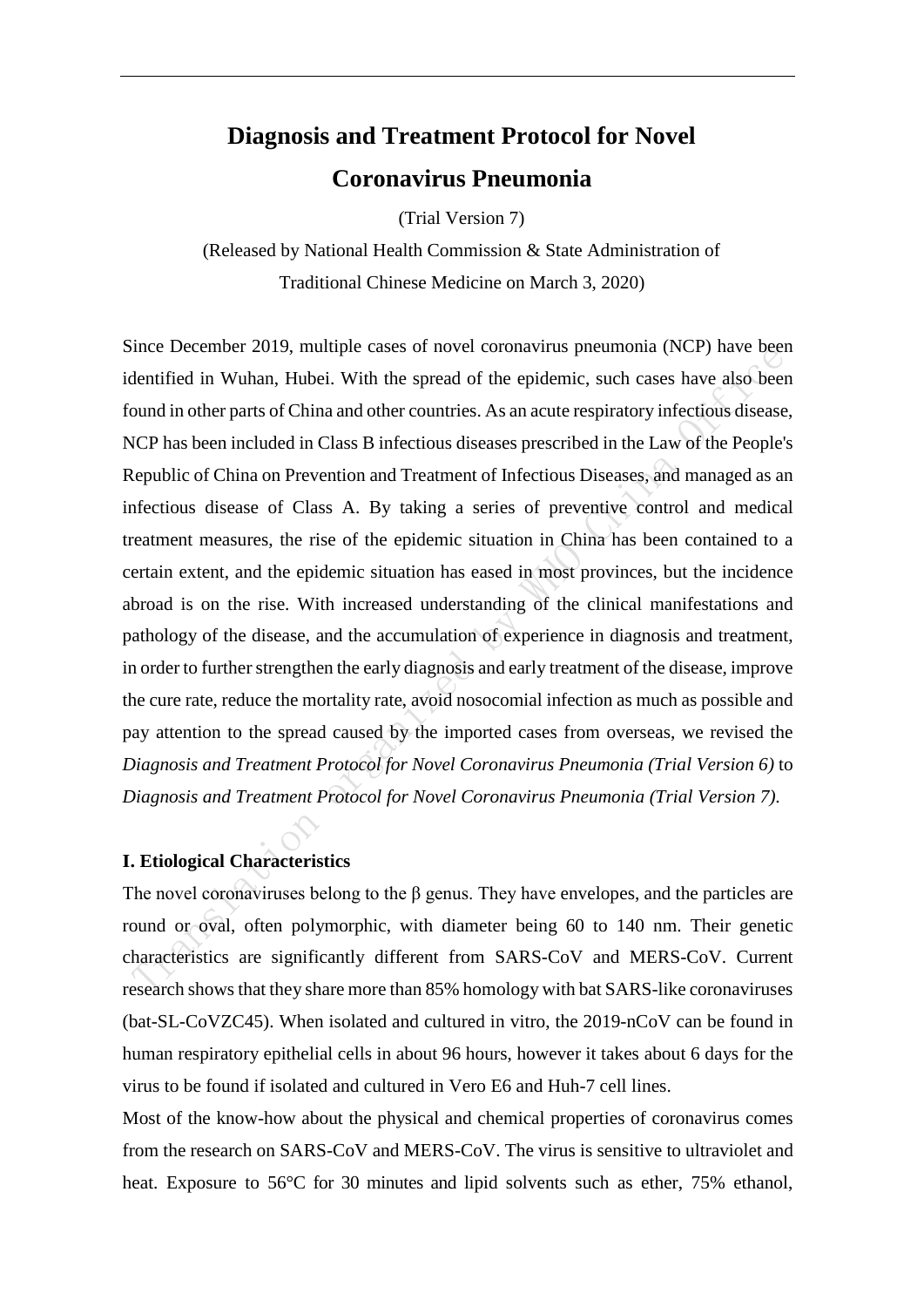chlorine-containing disinfectant, peracetic acid, and chloroform can effectively inactivate the virus. Chlorhexidine has not been effective in inactivating the virus.

#### **II. Epidemiological Characteristics**

#### 1. Source of infection

Now, the patients infected by the novel coronavirus are the main source of infection; asymptomatic infected people can also be an infectious source.

2. Route of transmission

Transmission of the virus happens mainly through respiratory droplets and close contact. There is the possibility of aerosol transmission in a relatively closed environment for a long-time exposure to high concentrations of aerosol. As the novel coronavirus can be isolated in feces and urine, attention should be paid to feces or urine contaminated environmental that leads to aerosol or contact transmission.

3. Susceptible groups

People are generally susceptible.

### **III. Pathological changes**

Pathological findings from limited autopsies and biopsy studies are summarized below:

1. Lungs

Solid changes of varying degrees are present in the lungs.

Alveolar damage involves fibromyxoid exudation and hyaline membrane formation. The exudates are composed of monocytes and macrophages, with plenty of multinucleated syncytial cells. Type II alveolar epithelial cells are markedly hyperplastic, some of which are desquamated. Viral inclusions are observed in type II alveolar epithelial cells and macrophages. Alveolar interstitium is marked with vascular congestion and edema, infiltration of monocytes and lymphocytes, and vascular hyaline thrombi. The lungs are laden with hemorrhagic and necrotic foci, along with evidence of hemorrhagic infarction. Organization of alveolar exudates and interstitial fibrosis are partly present.

The bronchi are filled with desquamated epithelial cells, mucus and mucus plugs. Hyperventilated alveoli, interrupted alveolar interstitium and cystic formation are occasionally seen.

On electron microscopy, cytoplasmic NCP virions are observed in the bronchial epithelium and type II alveolar epithelium. NCP virus antigen positivity in some alveolar epithelia and macrophages are revealed through immunohistochemistry staining, which are positive for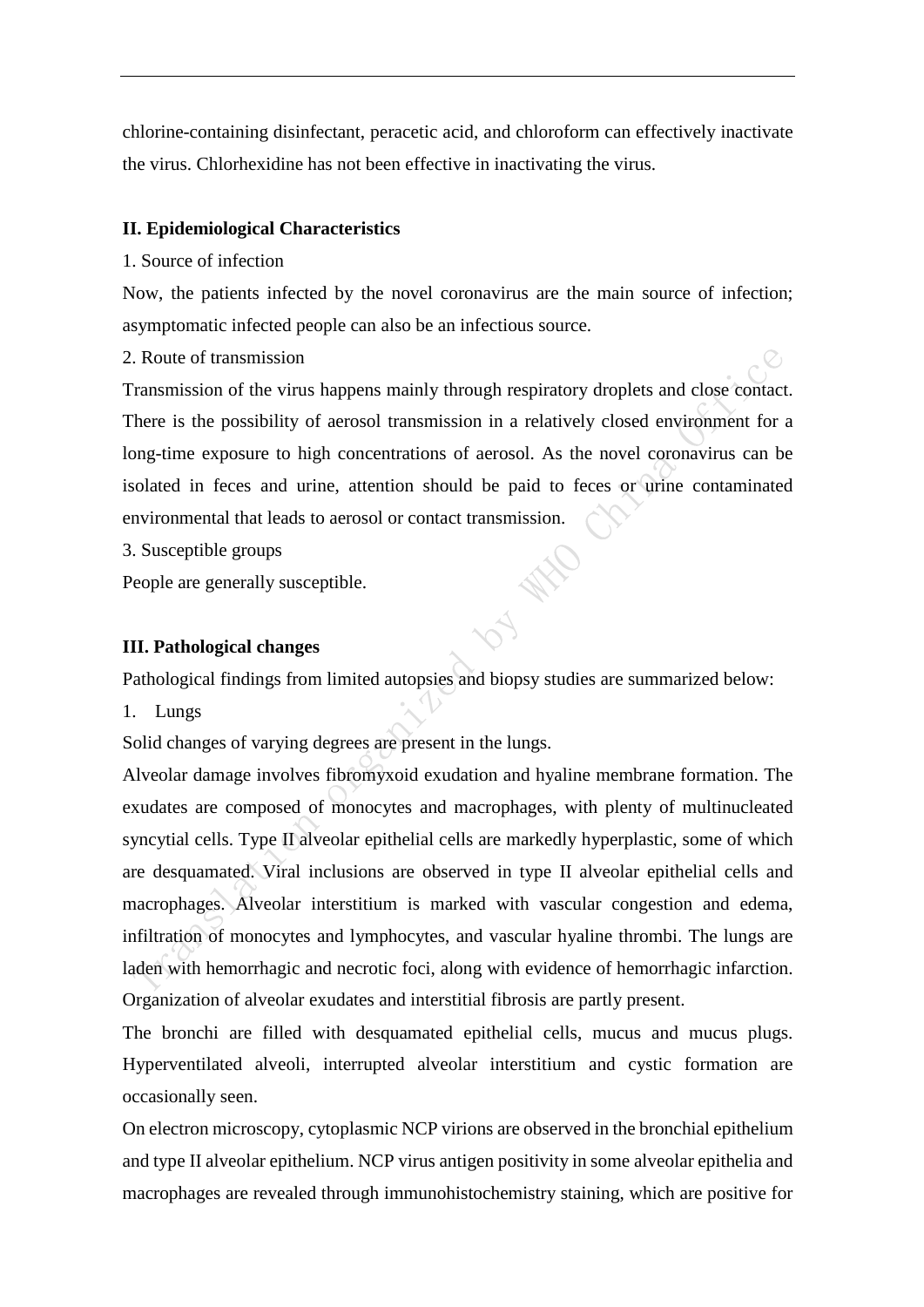NCP virus nucleic acid via RT-PCR.

2. Spleen, hilar lymph nodes and bone marrow

The spleen is evidently shrunk. Lymphocytopenia and focal hemorrhage and necrosis are present. Macrophagocyte proliferation and phagocytosis are noted in the spleen. Lymph nodes are found with sparse lymphocytes and occasional necrosis. CD4+ and CD8+ T cells are present in reduced quantity in the spleen and lymph nodes, revealed by immunohistochemistry staining. Pancytopenia is identified in bone marrow.

3. Heart and blood vessels

Degenerated or necrosed myocardial cells are present, along with mild infiltration of monocytes, lymphocytes and/or neutrophils in the cardiac interstitium. Endothelial desquamation, endovasculitis and thrombi are seen in some blood vessels.

4. Liver and gall bladder

Appearing enlarged and dark-red, the liver is found degenerated with focal necrosis infiltrated with neutrophils. The liver sinusoids are found hyperemic. The portal areas are infiltrated with lymphocytes and monocytes and dotted with microthrombi. The gall bladder is prominently filled.

5. Kidneys

The kidneys are noted with protein exudation in the Bowman's capsule around glomeruli, degeneration and desquamation of the epithelial cells of renal tubules, and hyaline casts. Microthrombi and fibrotic foci are found in the kidney interstitium.

6. Other organs

Cerebral hyperemia and edema are present, with degeneration of some neurons. Necrosis foci are noted in the adrenal glands. Degeneration, necrosis and desquamation of epithelium mucosae at varying degrees are present in the esophageal, stomach and intestine.

# **IV. Clinical Characteristics**

#### 1. Clinical manifestations

Based on the current epidemiological investigation, the incubation period is one to 14 days, mostly three to seven days.

Main manifestations include fever, fatigue and dry cough. Nasal congestion, runny nose, sore throat, myalgia and diarrhea are found in a few cases. Severe cases mostly developed dyspnea and/or hypoxemia after one week. In severe cases, patients progress rapidly to acute respiratory distress syndrome, septic shock, metabolic acidosis that is difficult to correct, coagulopathy, multiple organ failure and others. It is worth noting that for severe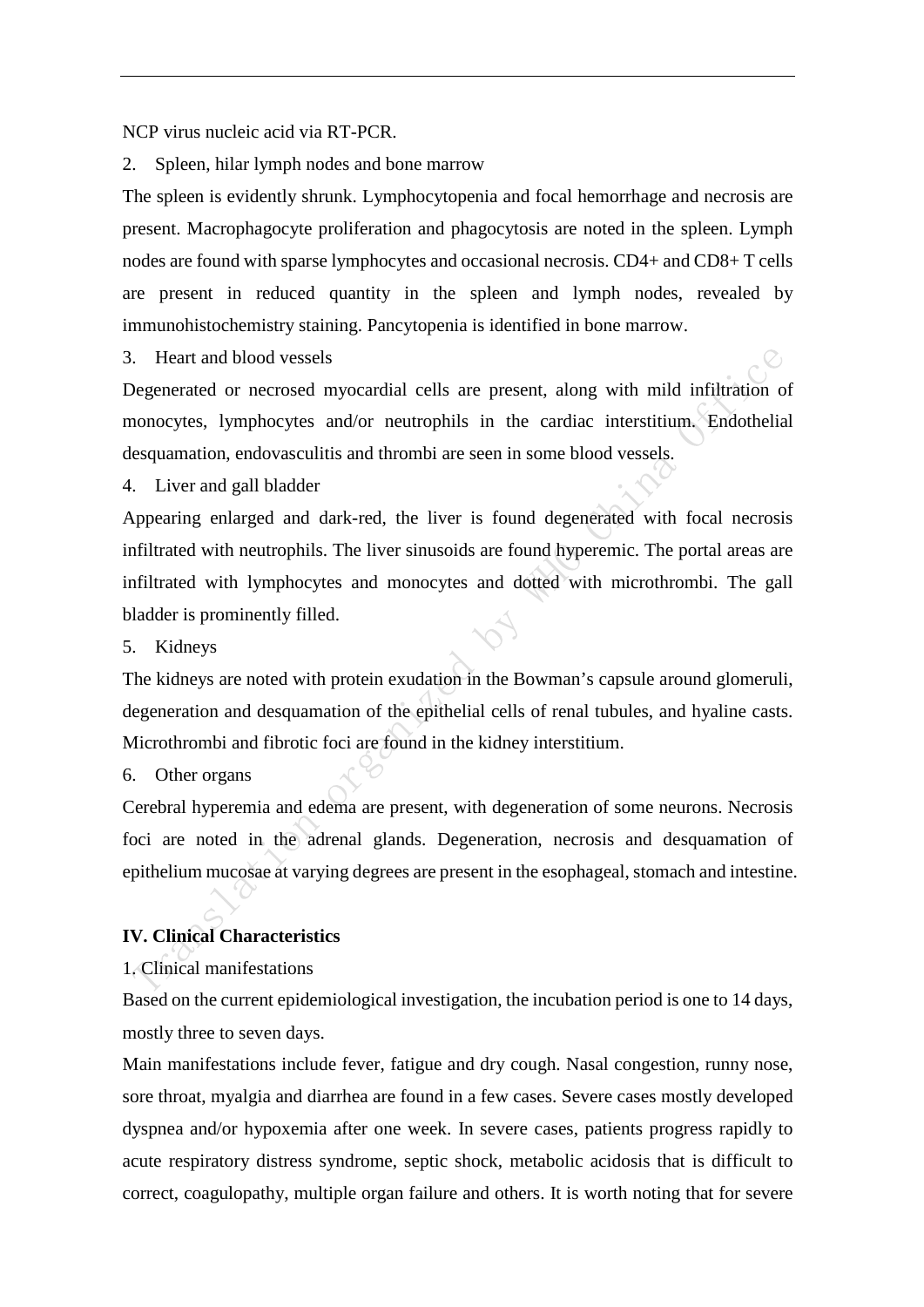and critically ill patients, their fever could be moderate to low, or even barely noticeable. Some children and neonatal cases may have atypical symptoms, manifested as gastrointestinal symptoms such as vomiting and diarrhea, or only manifested as low spirits and shortness of breath.

The patients with mild symptoms did not develop pneumonia but only low fever and mild fatigue.

From current situations, most patients have good prognosis and a small number of patients are critically ill. The prognosis for the elderly and patients with chronic underlying diseases is poor. The clinical course of pregnant women with NCP is similar to that of patients of the same age. Symptoms in children are relatively mild.

#### 2. Laboratory tests

#### General findings

In the early stages of the disease, peripheral WBC count is normal or decreased and the lymphocyte count decreases. Some patients see an increase in liver enzymes, lactate dehydrogenase (LDH), muscle enzymes and myoglobin. Elevated troponin is seen in some critically ill patients while most patients have elevated C-reactive protein and erythrocyte sedimentation rate and normal procalcitonin. In severe cases, D-dimer increases and peripheral blood lymphocytes progressively decrease. Severe and critically ill patients often have elevated inflammatory factors.

Pathogenic and serological findings

(1) Pathogenic findings: Novel coronavirus nucleic acid can be detected in nasopharyngeal swabs, sputum, lower respiratory tract secretions, blood, feces and other specimens using RT-PCR and/or NGS methods. It is more accurate if specimens from lower respiratory tract (sputum or air tract extraction) are tested. The specimens should be submitted for testing as soon as possible after collection.

(2) Serological findings: NCP virus specific IgM becomes detectable around 3-5 days after onset; IgG reaches a titration of at least 4-fold increase during convalescence compared with the acute phase.

#### 3. Chest imaging

In the early stage, imaging shows multiple small patchy shadows and interstitial changes, apparent in the outer lateral zone of lungs. As the disease progresses, imaging then shows multiple ground glass opacities and infiltration in both lungs. In severe cases, pulmonary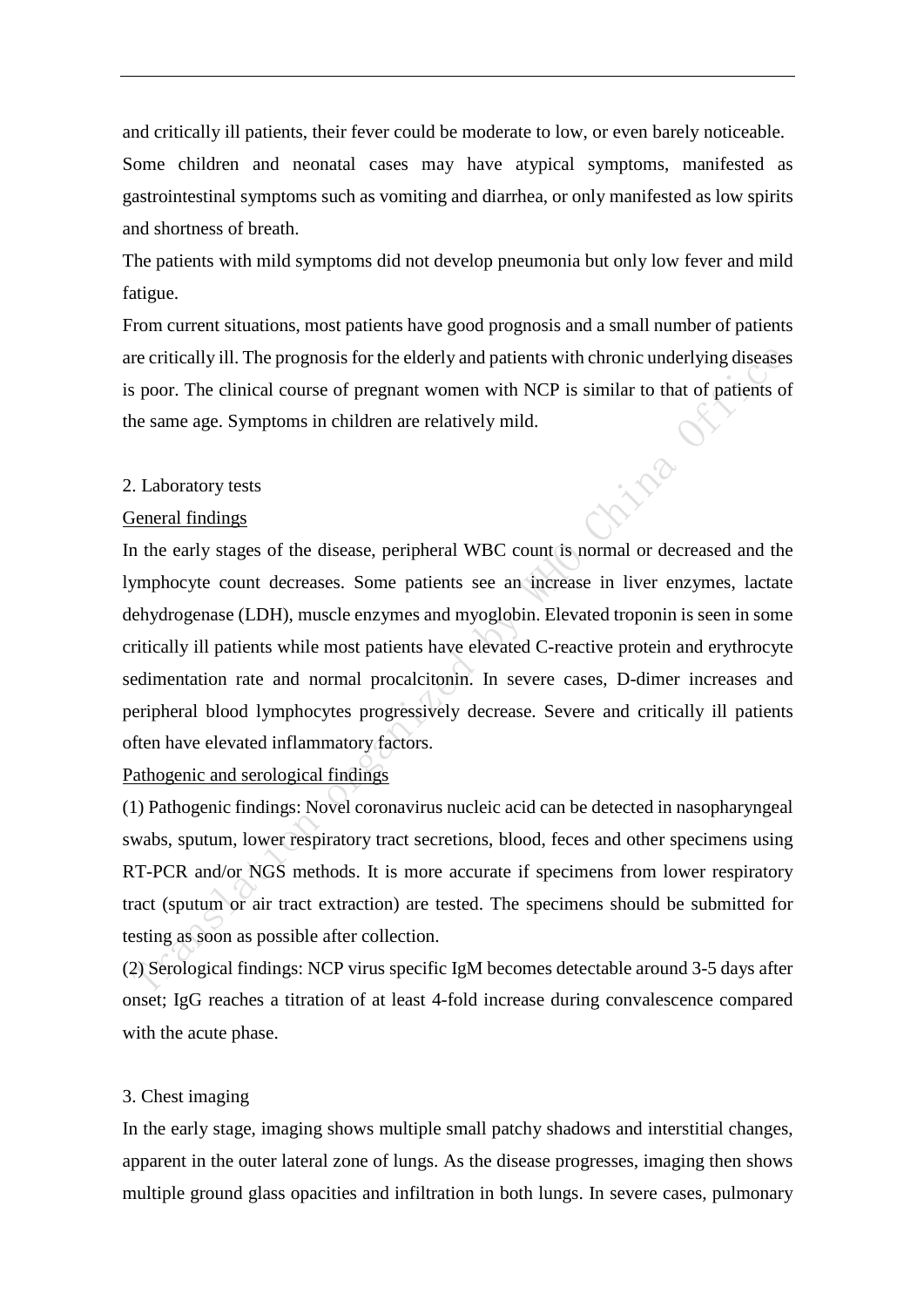consolidation may occur while pleural effusion is rare.

# **V. Case Definitions**

# 1. Suspect cases

Considering both the following epidemiological history and clinical manifestations:

1.1 Epidemiological history

1.1.1 History of travel to or residence in Wuhan and its surrounding areas, or in other communities where cases have been reported within 14 days prior to the onset of the disease;

1.1.2 In contact with novel coronavirus infected people (with positive results for the nucleic acid test) within 14 days prior to the onset of the disease;

1.1.3 In contact with patients who have fever or respiratory symptoms from Wuhan and its surrounding area, or from communities where confirmed cases have been reported within 14 days before the onset of the disease; or

1.1.4 Clustered cases (2 or more cases with fever and/or respiratory symptoms in a small area such families, offices, schools etc within 2 weeks).

# 1.2 Clinical manifestations

1.2.1 Fever and/or respiratory symptoms;

1.2.2 The aforementioned imaging characteristics of NCP;

1.2.3 Normal or decreased WBC count, normal or decreased lymphocyte count in the early stage of onset.

A suspect case has any of the epidemiological history plus any two clinical manifestations or all three clinical manifestations if there is no clear epidemiological history.

# 2. Confirmed cases

Suspect cases with one of the following etiological or serological evidences:

2.1 Real-time fluorescent RT-PCR indicates positive for new coronavirus nucleic acid;

2.2 Viral gene sequence is highly homologous to known new coronaviruses.

2.3 NCP virus specific Ig M and IgG are detectable in serum; NCP virus specific IgG is detectable or reaches a titration of at least 4-fold increase during convalescence compared with the acute phase.

# **VI. Clinical Classification**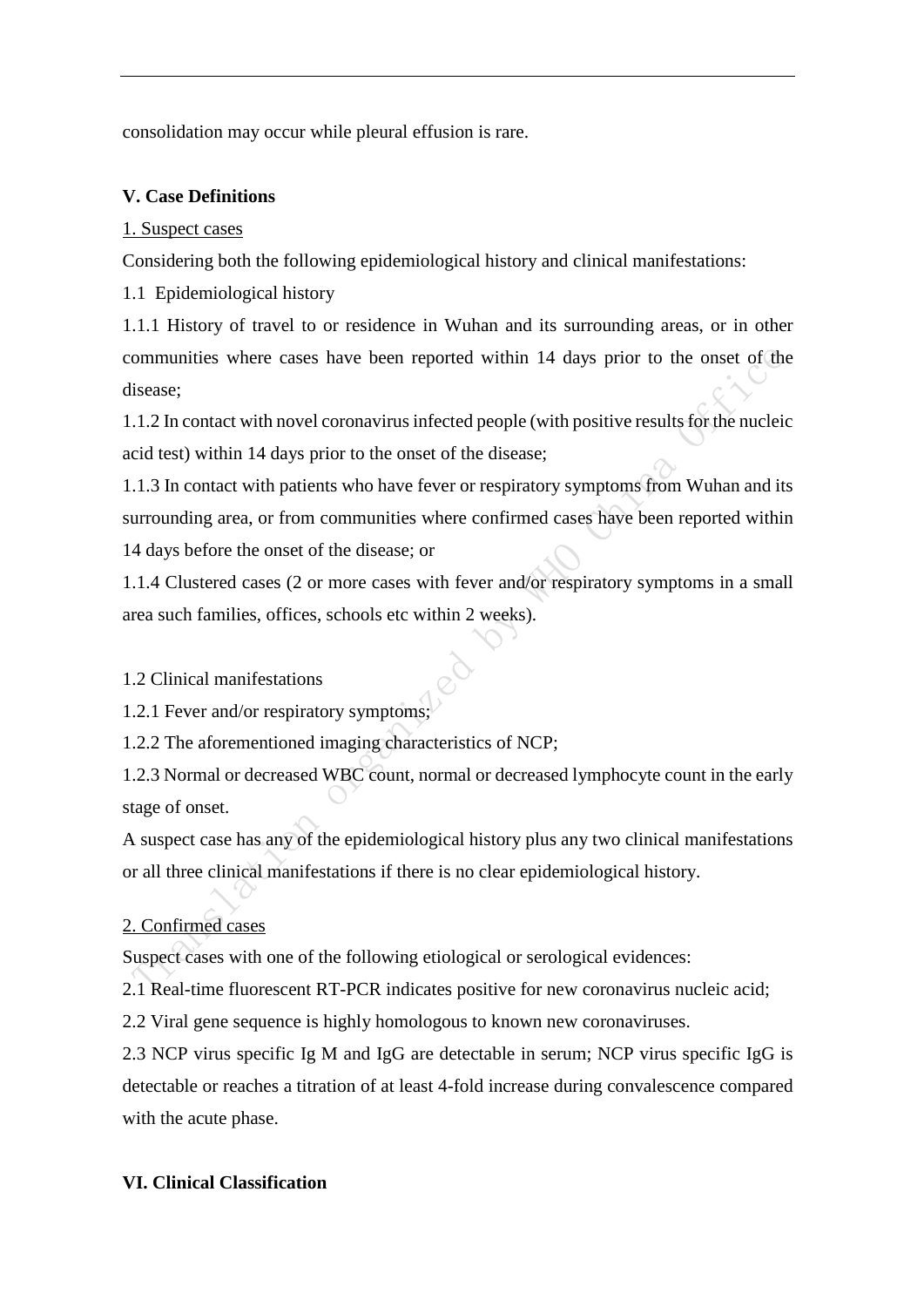# 1. Mild cases

The clinical symptoms were mild, and there was no sign of pneumonia on imaging.

2. Moderate cases

Showing fever and respiratory symptoms with radiological findings of pneumonia.

3. Severe cases

Adult cases meeting any of the following criteria:

(1) Respiratory distress ( $\geq$  30 breaths/ min);

(2) Oxygen saturation≤93% at rest;

(3) Arterial partial pressure of oxygen (PaO<sub>2</sub>)/ fraction of inspired oxygen (FiO<sub>2</sub>)  $\leq$ 

300mmHg (l mmHg=0.133kPa).

In high-altitude areas (at an altitude of over 1,000 meters above the sea level),  $PaO<sub>2</sub>/FiO<sub>2</sub>$ shall be corrected by the following formula:

PaO<sub>2</sub>/ FiO<sub>2</sub> x[Atmospheric pressure (mmHg)/760]

Cases with chest imaging that showed obvious lesion progression within  $24-48$  hours  $>50\%$ shall be managed as severe cases.

Child cases meeting any of the following criteria:

(1) Tachypnea (RR  $\geq$  60 breaths/min for infants aged below 2 months; RR  $\geq$  50 BPM for infants aged 2-12 months;  $RR \ge 40$  BPM for children aged 1-5 years, and  $RR \ge 30$  BPM for children above 5 years old) independent of fever and crying;

(2) Oxygen saturation  $\leq 92\%$  on finger pulse oximeter taken at rest;

(3) Labored breathing (moaning, nasal fluttering, and infrasternal, supraclavicular and intercostal retraction), cyanosis, and intermittent apnea;

(4) Lethargy and convulsion;

- (5) Difficulty feeding and signs of dehydration.
- 4. Critical cases

Cases meeting any of the following criteria:

4.1 Respiratory failure and requiring mechanical ventilation;

4.2 Shock;

4.3 With other organ failure that requires ICU care.

# **VII. Clinical early warning indicators of severe and critical cases**

1. Adults.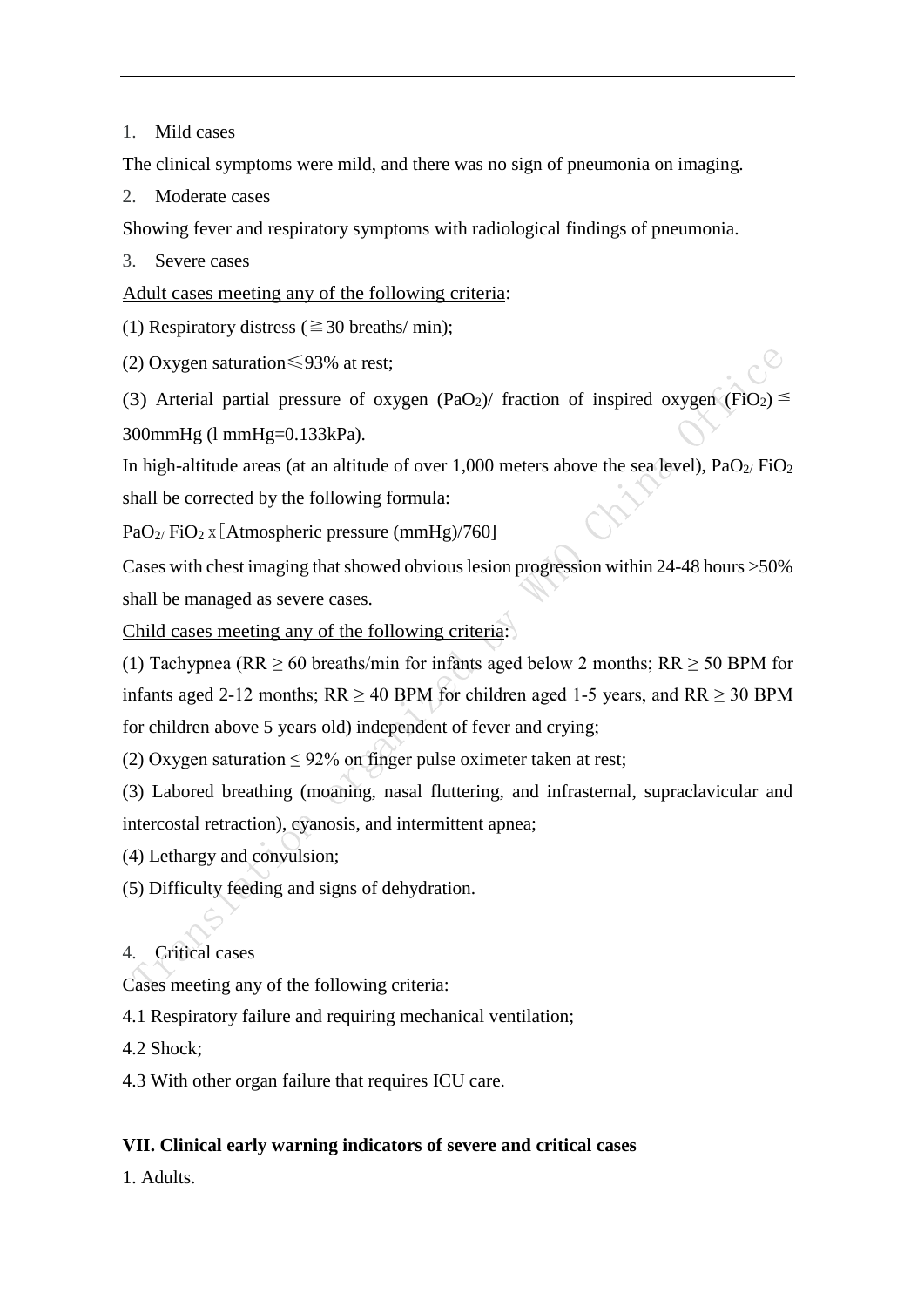1.1 The peripheral blood lymphocytes decrease progressively;

1.2 Peripheral blood inflammatory factors, such as IL-6 and C-reactive proteins, increase progressively;

1.3 Lactate increases progressively;

1.4 Lung lesions develop rapidly in a short period of time.

2. Children.

2.1 Respiratory rate increased;

2.2 Poor mental reaction and drowsiness;

2.3 Lactate increases progressively;

2.4 Imaging shows infiltration on both sides or multiple lobes, pleural effusion or rapid progress of lesions in a short period of time;

File

2.5 Infants under the age of 3 months who have either underlying diseases (congenital heart disease, bronchopulmonary dysplasia, respiratory tract deformity, abnormal hemoglobin, and severe malnutrition, etc.) or immune deficiency or hypofunction (long-term use of immunosuppressants).

# **VIII. Differential Diagnosis**

1. The mild manifestations of NCP need to be distinguished from upper respiratory tract infections caused by other viruses.

2. NCP is mainly distinguished from other known viral pneumonia and mycoplasma pneumoniae infections such as influenza virus, adenovirus and respiratory syncytial virus. Especially for suspect cases, methods such as rapid antigen detection and multiplex PCR nucleic acid detection should be adopted as much as possible for detection of common respiratory pathogens.

3. It should also be distinguished from non-infectious diseases such as vasculitis, dermatomyositis and organizing pneumonia.

# **IX. Case Finding and Reporting**

Health professionals in medical institutions of all types and at all levels, upon discovering suspect cases that meet the definition, should immediately put them in single room for isolation and treatment. If the cases are still considered as suspected after consultation made by hospital experts or attending physicians, it should be reported directly online within 2 hours; samples should be collected for new coronavirus nucleic acid testing and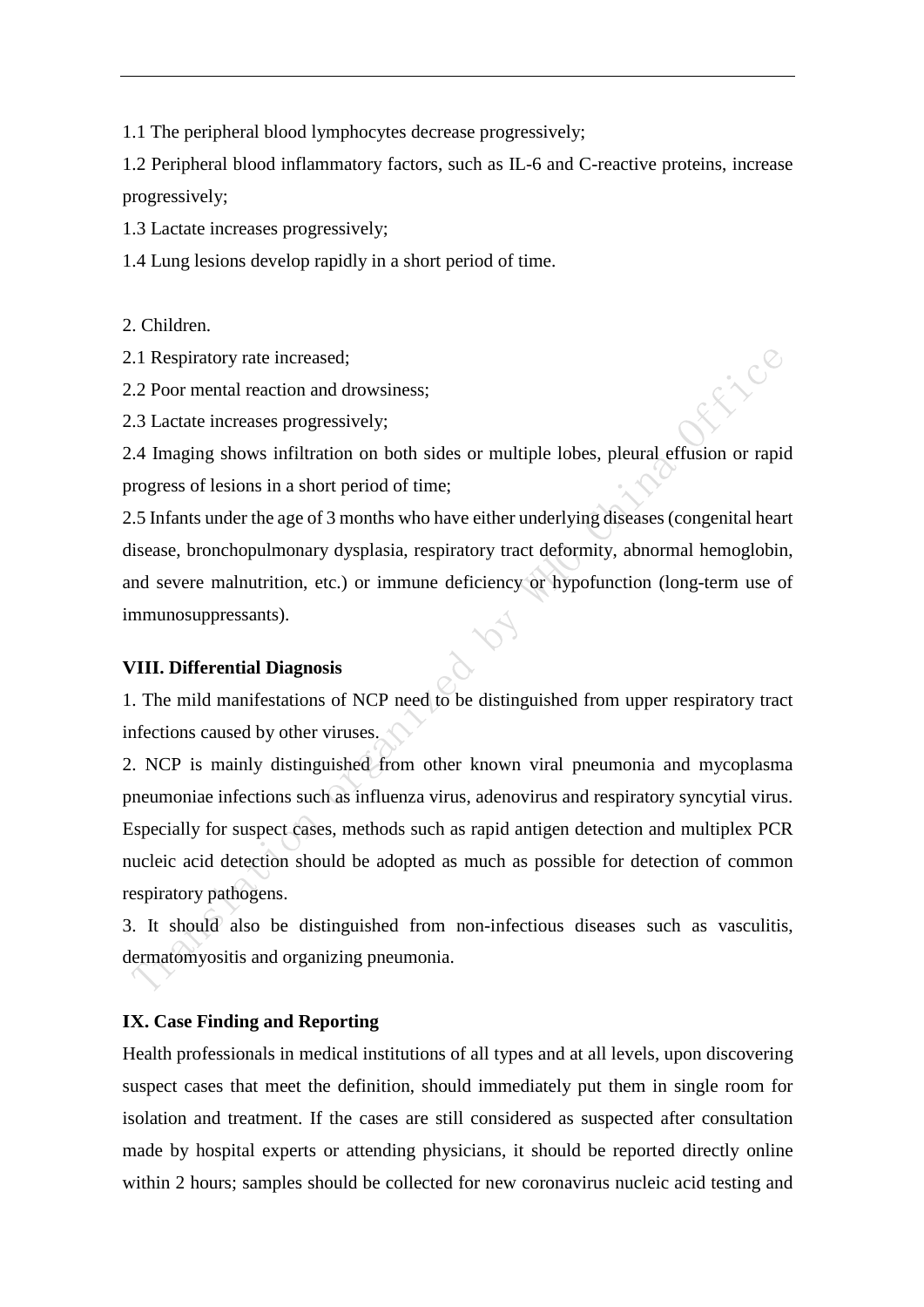suspect cases should be safely transferred to the designated hospitals immediately. People who have been in close contact with patients who have been confirmed of new coronavirus infection are advised to perform new coronavirus pathogenic testing in a timely manner, even though common respiratory pathogens are tested positive.

If two nucleic acid tests, taken at least 24-hour apart, of a NCP suspect case are negative, and the NCP virus specific IgM and IgG are negative after 7 days from onset, the suspect diagnosis can be ruled out.

#### **X. Treatment**

1. Treatment venue determined by the severity of the disease

1.1 Suspected and confirmed cases should be isolated and treated at designated hospitals with effective isolation, protection and prevention conditions in place. A suspect case should be treated in isolation in a single room. Confirmed cases can be treated in the same room.

1.2 Critical cases should be admitted to ICU as soon as possible.

#### 2. General treatment

2.1 Letting patients rest in bed and strengthening support therapy; ensuring sufficient caloric intake for patients; monitoring their water and electrolyte balance to maintain internal environment stability; closely monitoring vital signs and oxygen saturation.

2.2 According to patients' conditions, monitoring blood routine result, urine routine result, c-reactive protein (CRP), biochemical indicators (liver enzyme, myocardial enzyme, renal function etc.), coagulation function, arterial blood gas analysis, chest imaging and cytokines detection if necessary.

2.3 Timely providing effective oxygen therapy, including nasal catheter and mask oxygenation and nasal high-flow oxygen therapy. If possible, inhalation of mixed hydrogen and oxygen  $(H_2/O_2: 66.6\%/33.3\%)$  can be applied.

2.4 Antiviral therapy: Hospitals can try Alpha-interferon (5 million U or equivalent dose each time for adults, adding 2ml of sterilized water, atomization inhalation twice daily), lopinavir/ritonavir (200 mg/50mg per pill for adults, two pills each time, twice daily, no longer than 10 days), Ribavirin (suggested to be used jointly with interferon or lopinavir/ritonavir, 500 mg each time for adults, twice or three times of intravenous injection daily, no longer than 10 days), chloroquine phosphate (500 mg bid for 7 days for adults aged 18-65 with body weight over 50 kg; 500 mg bid for Days 1&2 and 500 mg qd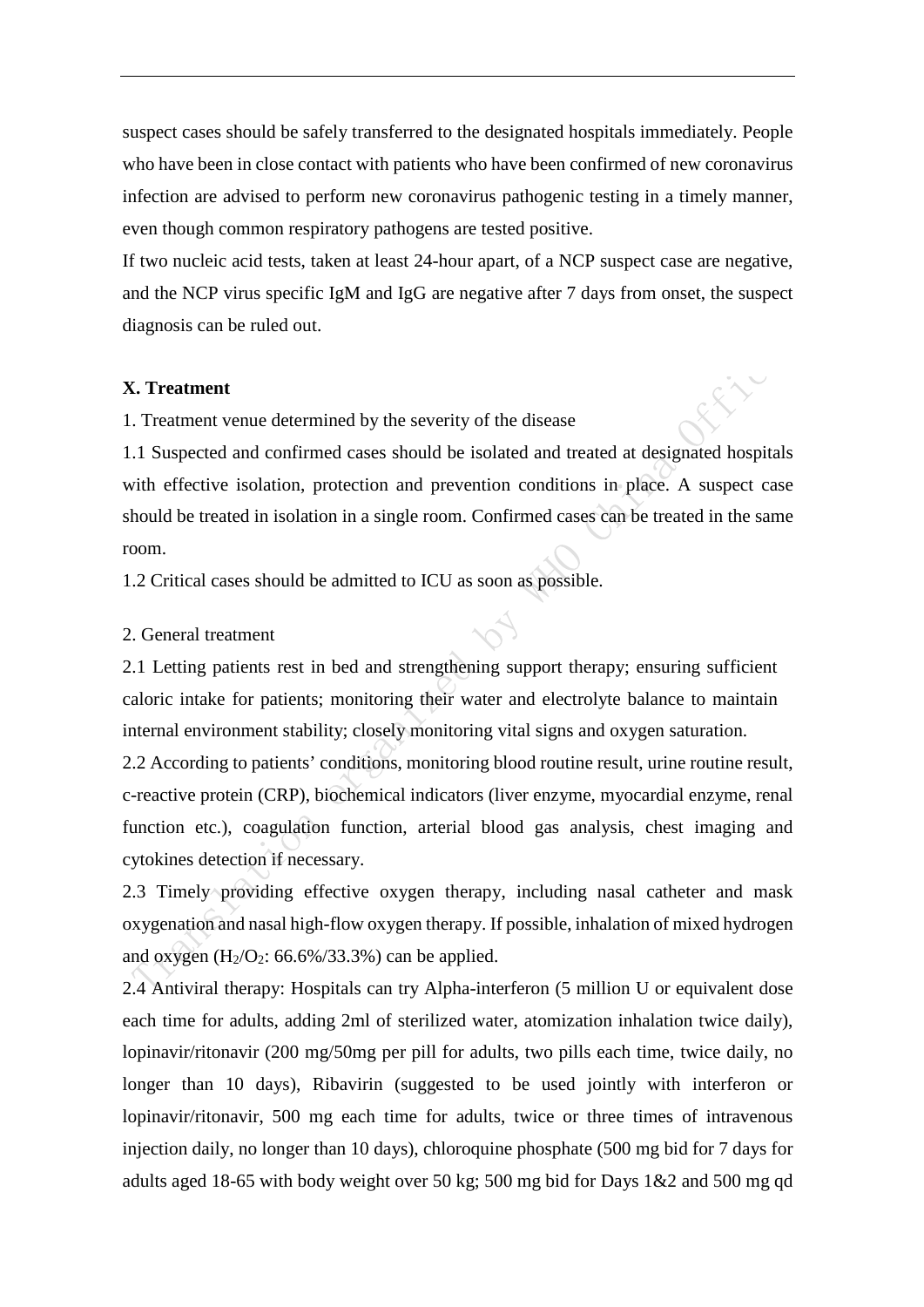for Days 3-7 for adults with body weight below 50 kg), Arbidol (200 mg tid for adults, no longer than 10 days). Be aware of the adverse reactions, contraindications (for example, chloroquine cannot be used for patients with heart diseases) and interactions of the abovementioned drugs. Further evaluate the efficacy of those drugs currently being used. Using three or more antiviral drugs at the same time is not recommend; if an intolerable toxic side effect occurs, the respective drug should be discontinued. For the treatment of pregnant women, issues such as the number of gestational weeks, choice of drugs having the least impact on the fetus, as well as whether pregnancy being terminated before treatment should be considered with patients being informed of these considerations.

2.5 Antibiotic drug treatment: Blind or inappropriate use of antibiotic drugs should be avoided, especially in combination with broad-spectrum antibiotics.

# 3. Treatment of severe and critical cases

3.1 Treatment principle: On the basis of symptomatic treatment, complications should be proactively prevented, underlying diseases should be treated, secondary infections also be prevented, and organ function support should be provided timely.

3.2 Respiratory support:

3.2.1 Oxygen therapy: Patients with severe symptoms should receive nasal cannulas or masks for oxygen inhalation and timely assessment of respiratory distress and/or hypoxemia should be performed.

3.2.2 High-flow nasal-catheter oxygenation or noninvasive mechanical ventilation: When respiratory distress and/or hypoxemia of the patient cannot be alleviated after receiving standard oxygen therapy, high-flow nasal cannula oxygen therapy or non-invasive ventilation can be considered. If conditions do not improve or even get worse within a short time (1-2 hours), tracheal intubation and invasive mechanical ventilation should be used in a timely manner.

3.2.3 Invasive mechanical ventilation: Lung protective ventilation strategy, namely low tidal volume (6-8ml/kg of ideal body weight) and low level of airway platform pressure (<30cmH2O) should be used to perform mechanical ventilation to reduce ventilator-related lung injury. While the airway platform pressure maintained  $\leq 30 \text{cm}H_2O$ , high PEEP can be used to keep the airway warm and moist; avoid long sedation and wake the patient early for lung rehabilitation. There are many cases of human-machine asynchronization, therefore sedation and muscle relaxants should be used in a timely manner. Use closed sputum suction according to the airway secretion, if necessary, administer appropriate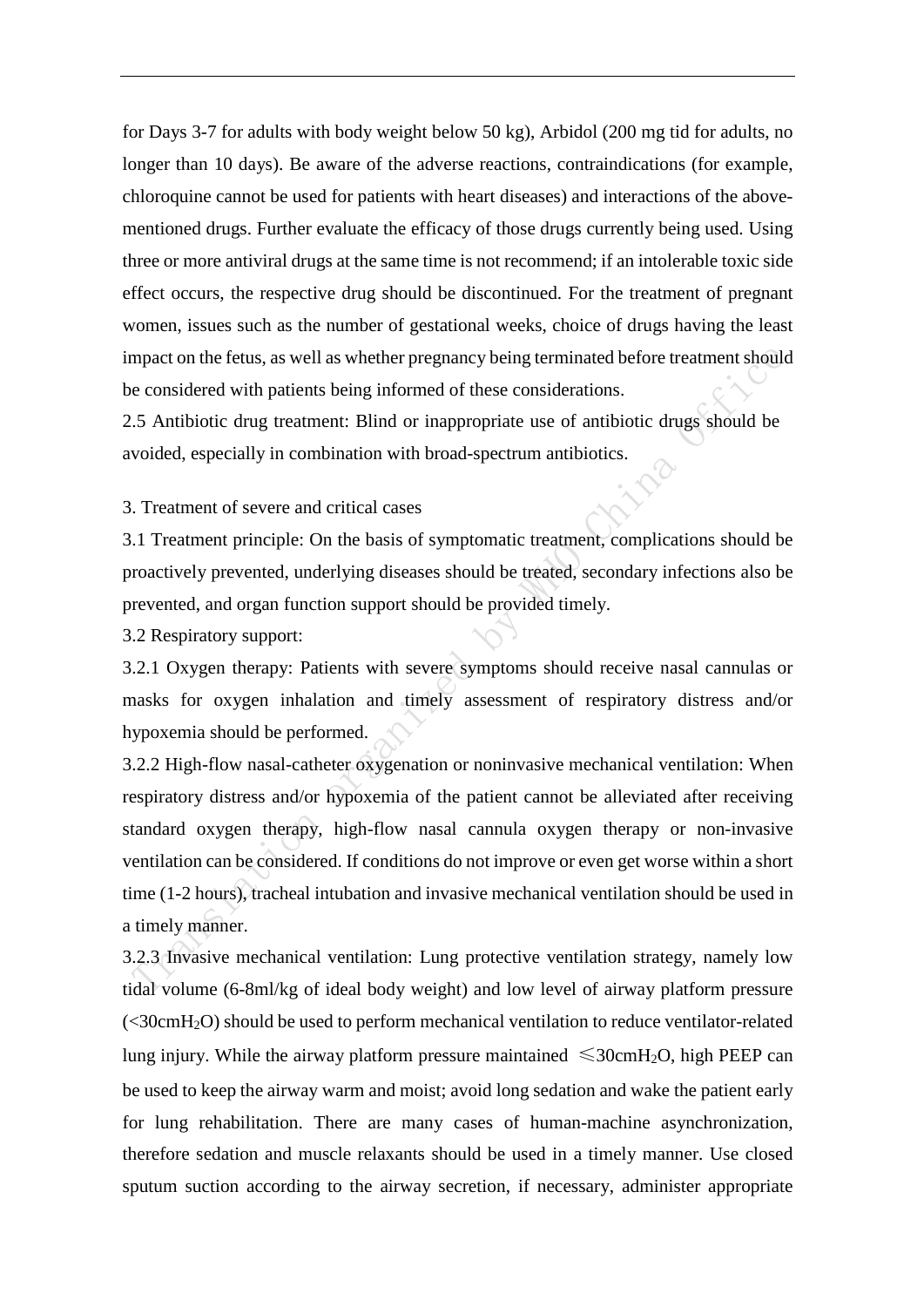treatment based on bronchoscopy findings.

3.2.4 Rescue therapy: Pulmonary re-tensioning is recommended for patients with severe ARDS. With sufficient human resources, prone position ventilation should be performed for more than 12 hours per day. If the outcome of prone position ventilation is poor, extracorporeal membrane oxygenation (ECMO) should be considered as soon as possible. Indications include: ①When Fi02>90%, the oxygenation index is less than 80mmHg for more than 3-4 hours; ②For patients with only respiratory failure when the airway platform pressure ≥ 35cmH2O, VV-ECMO mode is preferred; if circulatory support is needed, VA-ECMO mode should be used. When underlying diseases are under control and the cardiopulmonary function shows signs of recovery, withdrawal of ECMO can be tried. 3.3 Circulatory support: On the basis of adequate fluid resuscitation, efforts should be made

to improve microcirculation, use vasoactive drugs, closely monitor changes in blood pressure, heart rate and urine volume as well as lactate and base excess in arterial blood gas analysis. If necessary, use non-invasive or invasive hemodynamic monitor such as Doppler ultrasound, echocardiography, invasive blood pressure or continuous cardiac output (PiCCO) monitoring. In the process of treatment, pay attention to the liquid balance strategy to avoid excessive or insufficient fluid intake.

If the heart rate suddenly increases more than 20% of the basic value or the decrease of blood pressure is more than 20% of the basic value with manifestations of poor skin perfusion and decreased urine volume, make sure to closely observe whether the patient has septic shock, gastrointestinal hemorrhage or heart failure.

3.4 Renal failure and renal replacement therapy: Active efforts should be made to look for causes for renal function damage in critical cases such as low perfusion and drugs. For the treatment of patients with renal failure, focus should be on the balance of body fluid, acid and base and electrolyte balance, as well as on nutrition support including nitrogen balance and the supplementation of energies and trace elements. For critical cases, continuous renal replacement therapy (CRRT) can be used. The indications include: ① hyperkalemia; ② acidosis; ③ pulmonary edema or water overload; ④ fluid management in multiple organ dysfunction.

3.5 Convalescent plasma treatment: It is suitable for patients with rapid disease progression, severe and critically ill patients. Usage and dosage should refer to *Protocol of Clinical Treatment with Convalescent Plasma for NCP Patients (2nd trial version).*

3.6 Blood purification treatment: Blood purification system including plasma exchange,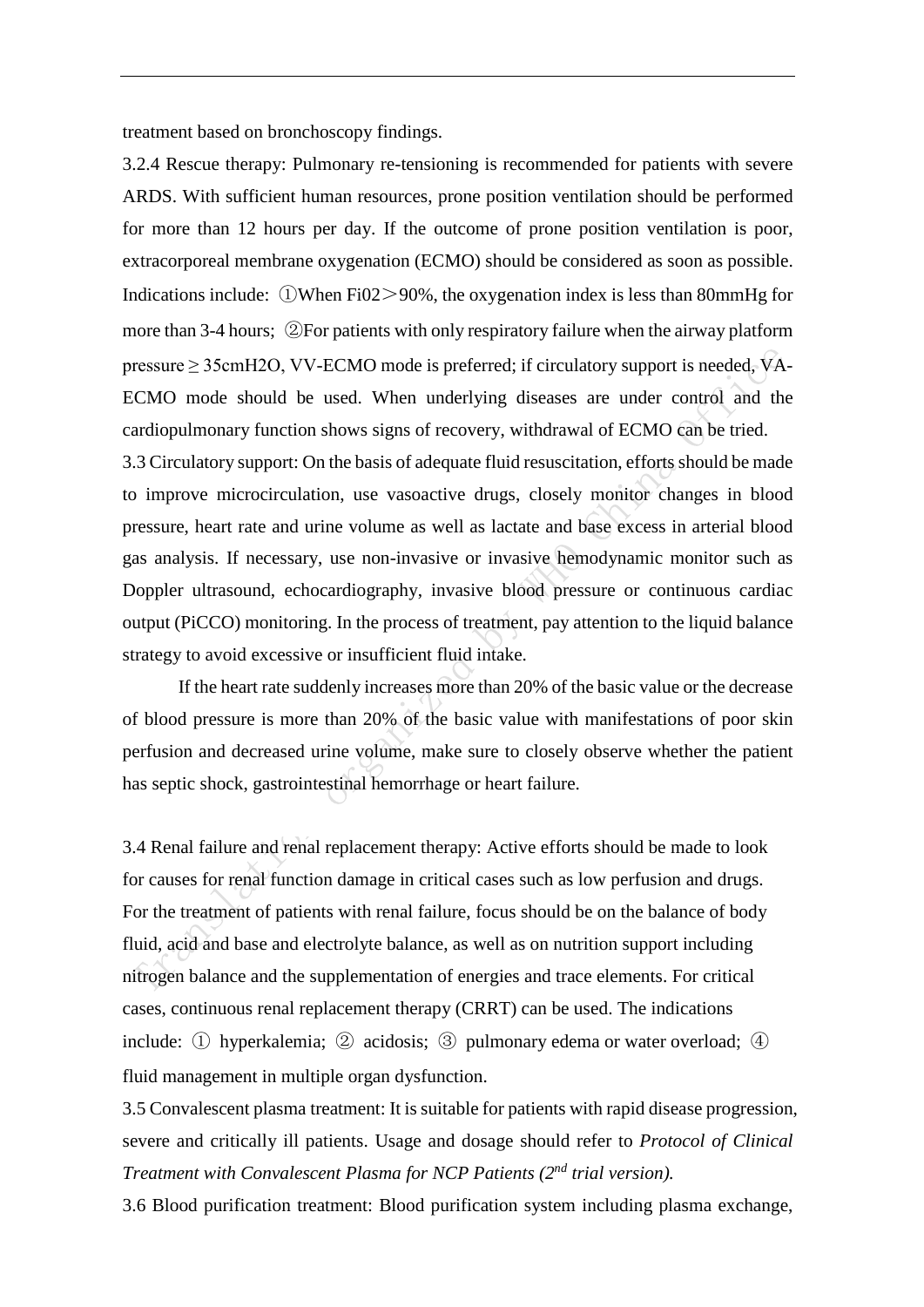absorption, perfusion and blood/plasma filtration can remove inflammatory factors and block "cytokine storm", so as to reduce the damage of inflammatory reactions to the body. It can be used for the treatment of severe and critical cases in the early and middle stages of cytokine storm.

3.7 Immunotherapy: For patients with extensive lung lesions and severe cases who also show an increased level of IL-6 in laboratory testing, Tocilizumab can be used for treatment. The initial dose is 4-8mg/kg with the recommended dose of 400mg diluted with 0.9% normal saline to 100ml. The infusion time should be more than 1 hour. If the initial medication is not effective, one extra administration can be given after 12 hours (same dose as before). No more than two administrations should be given with the maximum single dose no more than 800mg. Watch out for allergic reactions. Administration is forbidden for people with active infections such as tuberculosis.

3.8 Other therapeutic measures

For patients with progressive deterioration of oxygenation indicators, rapid progress in imaging and excessive activation of the body's inflammatory response, glucocorticoids can be used in a short period of time (three to five days). It is recommended that dose should not exceed the equivalent of methylprednisolone 1-2 mg/kg/day. Note that a larger dose of glucocorticoid will delay the removal of coronavirus due to immunosuppressive effects. Xuebijing 100ml/time can be administered intravenously twice a day. Intestinal microecological regulators can be used to maintain intestinal microecological balance and prevent secondary bacterial infections.

Child severe and critical cases can be given intravenous infusion of  $\gamma$ -globulin.

For pregnant severe and critical cases, pregnancy should be terminated preferably with csection.

Patients often suffer from anxiety and fear and they should be supported by psychological counseling.

4. Traditional Chinese Medicine treatment

This disease belongs to the category of plague in traditional Chinese medicine (TCM), caused by the epidemic pathogenic factors. According to the different local climate characteristic and individual state of illness and physical conditions, the following treatment Protocol may vary. The use of over-pharmacopoeia doses should be directed by a physician.

4.1 During medical observation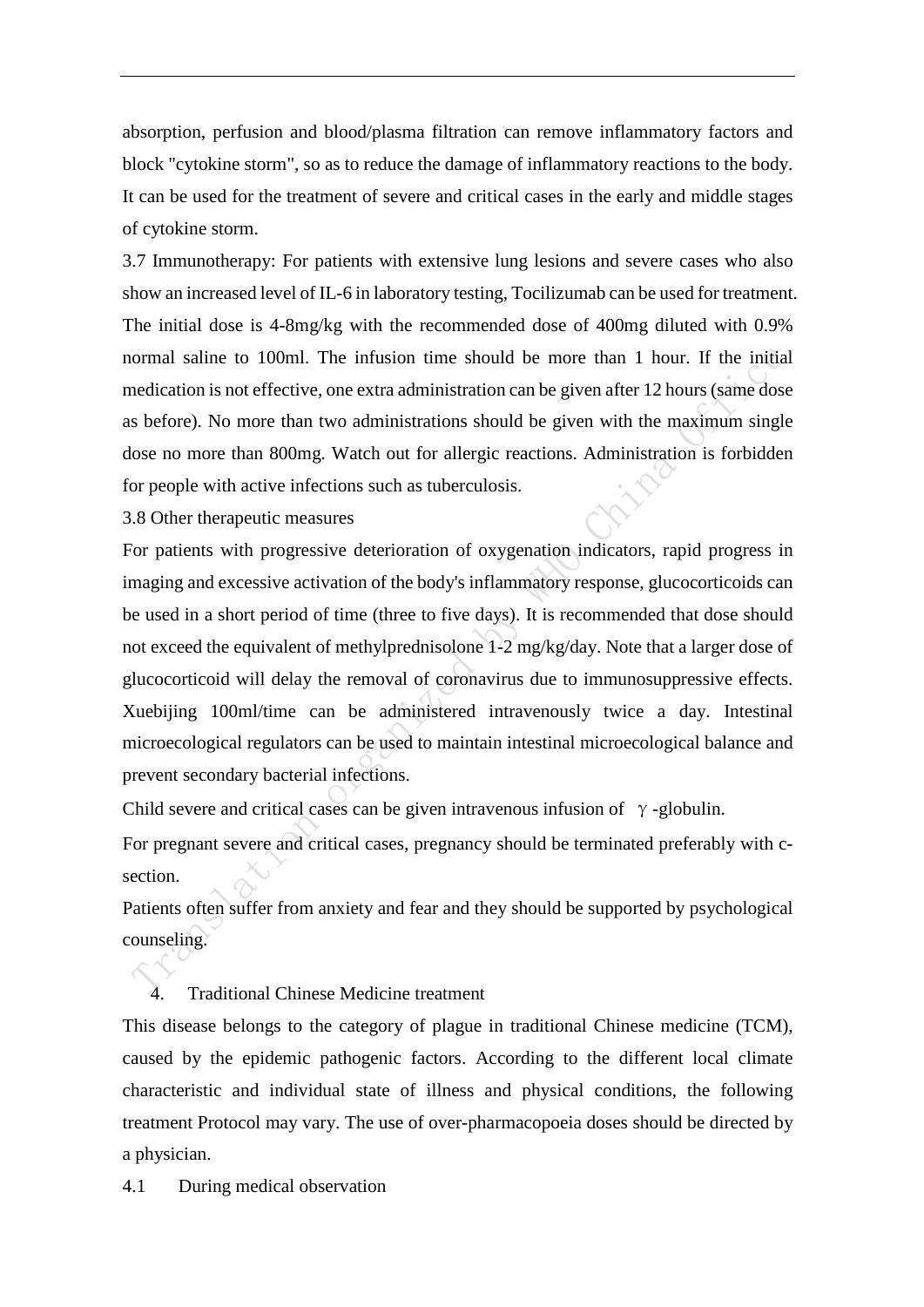Clinical manifestation 1: fatigue and gastrointestinal discomfort

Recommended Chinese patent medicine: Huoxiang Zhengqi capsules (pills, liquid, or oral solution)

Clinical manifestation 2: fatigue and fever

Recommended Chinese patent medicine: Jinhua Qinggan granules, Lianhua Qingwen capsules (granules), Shufeng Jiedu capsules (granules), Fangfeng Tongsheng pills (granules)

4.2 During clinical treatment (confirmed cases)

4.2.1 Lung cleansing & detoxifying decoction

Scope of application: It is suitable for light, moderate and severe patients, and can be used reasonably in combination with the actual situation of patients in the treatment of critically ill patients.

Eizce

Recommended prescription: Ephedra 9g, Zhigancao 6g, Almond 9g, Gypsum 15-30g (fried first), Guizhi 9g, Zixie 9g, Zhuling 9g, Baizhu 9g, Zhiling 15g, Bupleurum 16g, Scutellaria baicalensis 6g, and Pinellia 9g , Ginger 9g, aster 9g, winter flower 9g, shoot dry 9g, asarum 6g, yam 12g, coriander fruit 6g, tangerine peel 6g, aquilegia 9g. Suggested use: Traditional Chinese medicine decoction pieces for decocting in water. One dose per day, twice in the morning and evening (forty minutes after a meal), take with warm water, and three doses a course.

If conditions permit, the patient can take half a bowl of rice soup each time after taking the medicine, and can take up to one bowl if the patient has a dry tongue and is deficient in bodily fluids. (Note: If the patient does not have a fever, the amount of gypsum should be little. If having a fever or strong heat, the amount of gypsum can be increased). If the symptoms improve but do not fully recover, then take the second course of treatment. If the patient has special conditions or other underlying diseases, the prescription of the second course of treatment can be modified based on the actual situation and the medicine should be discontinued when the symptoms disappear.

Source of prescription: *Notice on Recommending the Use of 'Lung cleansing & detoxifying decoction' in Treatment of NCP by Integrated Traditional Chinese and Western Medicine* by the Office of the State Administration of Traditional Chinese Medicine & the General Office of the National Health Commission. (2022 No.22)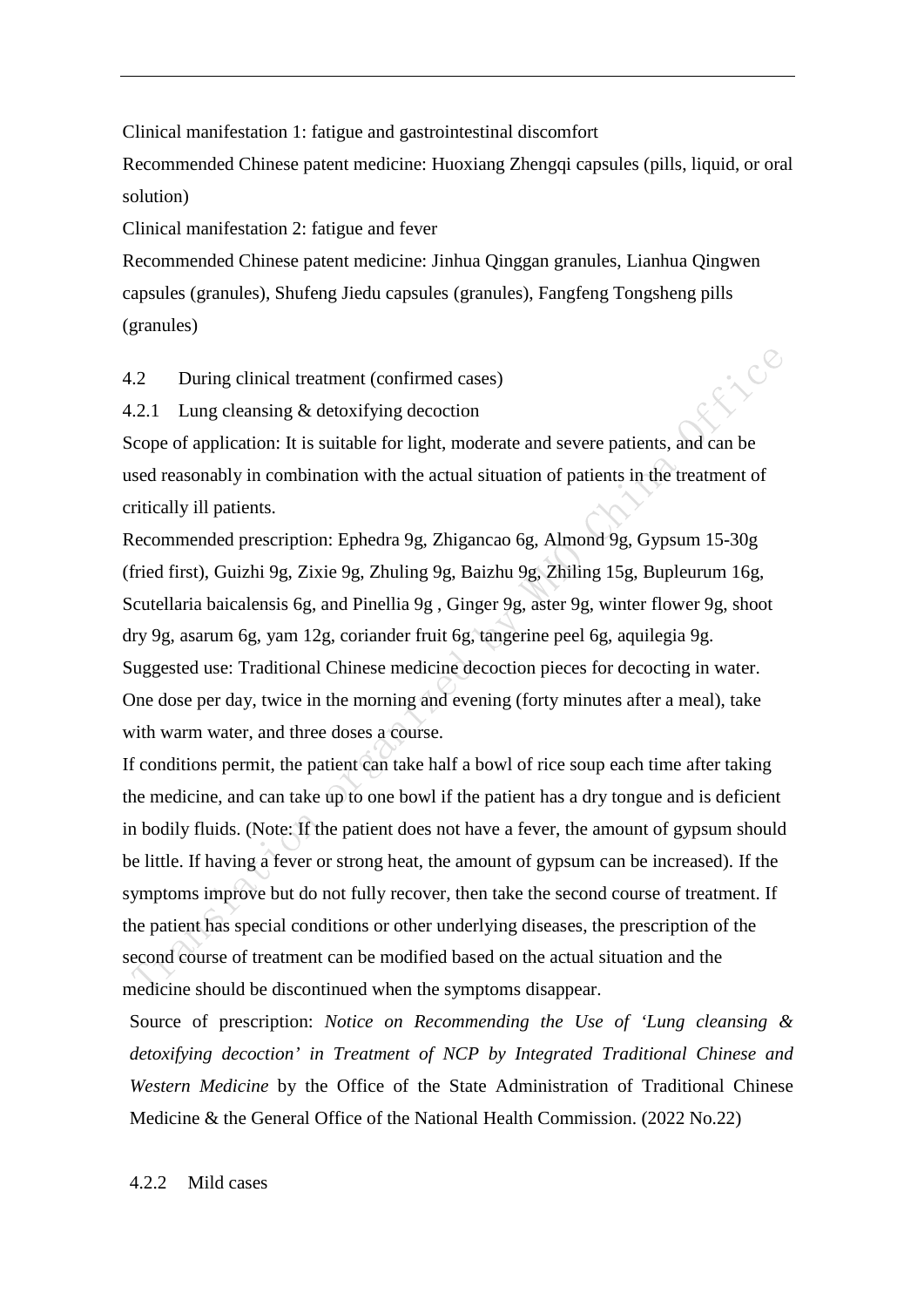4.2.2.1 Cold dampness and stagnation lung syndrome

Clinical manifestations: fever, fatigue, sore body, cough, expectoration, chest tightness, suffocation, loss of appetite, nausea, vomiting, sticky stools. Tongue has thin fat tooth mark or is faint red, and the coating is white thick rot or white greasy and the pulse is moisten or slippery.

Recommended prescription: Raw ephedra 6g, raw gypsum 15g, almond 9g, loquat 15g, gardenia 15g, Guanzhong 9g, Dilong 15g, Xu Changqing 15g, Huoxiang 15g, Peilan 9g, Cangzhu 15g, Yunling 45g, Atractylodes 30g, Jiao Sanxian 9g each , Magnolia officinalis 15g, betel coconut 9g, yarrow fruit 9g, ginger 15g.

Suggested use: one dose daily, boiled with 600ml water, take it three times at morning, noon and evening before meal.

4.2.2.2 Dampness and heat-accumulation lung syndrome

Clinical manifestations: low or no fever, slight chills, fatigue, heavy head and body, muscle soreness, dry cough, low phlegm, sore throat, dry mouth, do not want to drink more, or accompanied by chest tightness, no sweat or sweating, Or vomiting and loss of appetite, diarrhea or sticky stool. The tongue is reddish, and the coating is white, thick and greasy or thin yellow, and the pulse is slippery or sloppy.

Recommended prescription: Betel nut 10g, apple 10g, Magnolia 10g, Zhimu 10g, scutellaria baicalensis 10g, Bupleurum 10g, red peony 10g, forsythia 15g, artemisia annua 10g (decocted later), 10g of green leaves, 10g of green leaves, 5g of raw licorice.

Suggested use: one dose daily, boiled with 400ml water, take it twice at morning and evening.

# 4.2.3 Moderate cases

4.2.3.1 Dampness and stagnation lung syndrome

Clinical manifestations: fever, low cough and sputum, or yellow sputum, suffocation, shortness of breath, bloating, and constipation. The tongue is dark red and fat; the coating is greasy or yellow and the pulse is slippery or stringy.

Recommended prescription: raw ephedra 6g, bitter almond 15g, raw gypsum 30g, raw coix seed 30g, grass root 10g, patchouli 15g, artemisia annua 12g, Polygonum cuspidatum 20g, verbena 30g, dried reed root 30g, gardenia 15g 15g of orange red, 10g of raw licorice. Suggested use: one dose daily, boiled with 400ml water, take it twice at morning and evening.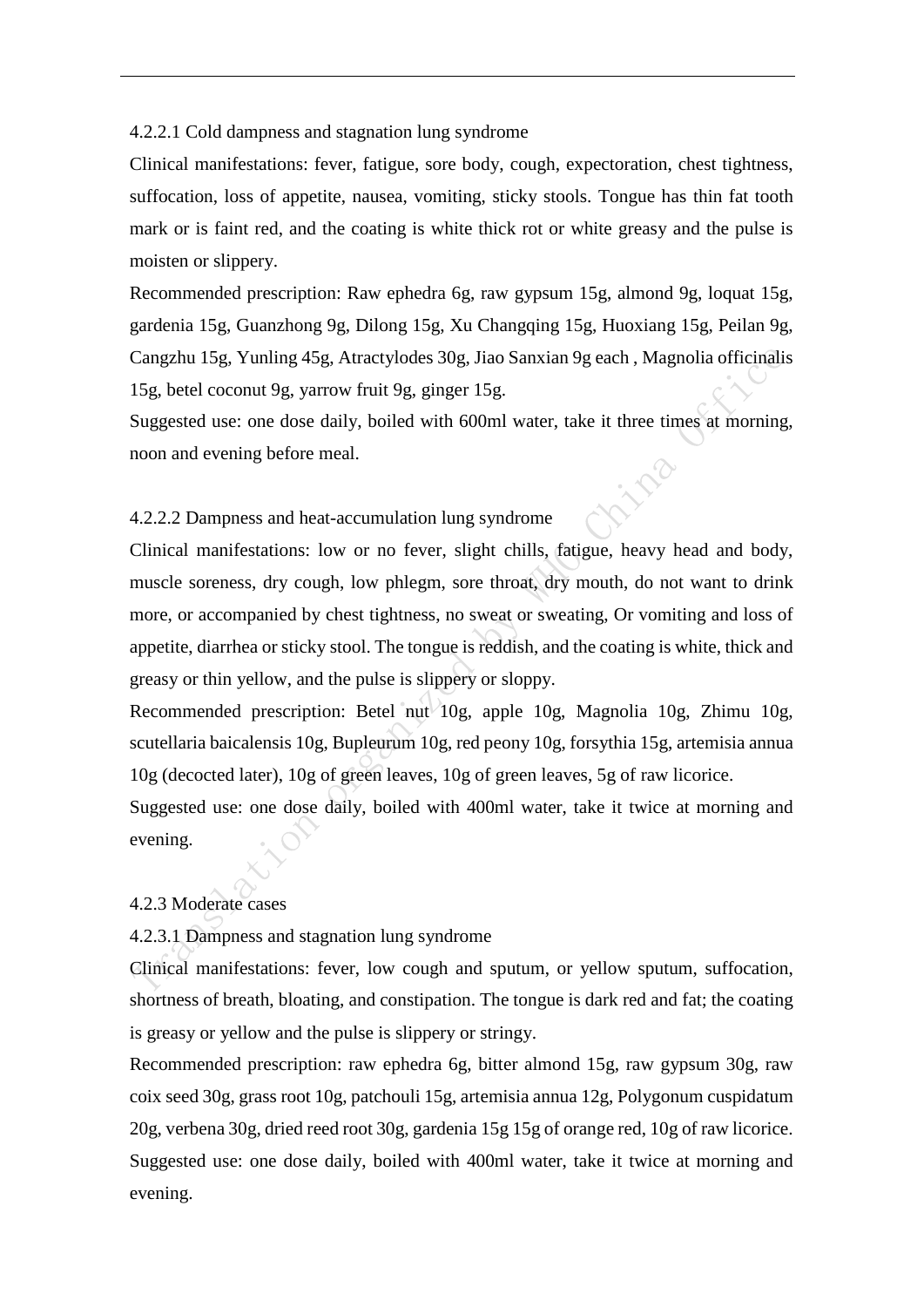#### 4.2.3.2 Cold dampness lung syndrome

Clinical manifestations: low fever, low body temperature, or no heat, dry cough, low sputum, fatigue, chest tightness, nausea, or nausea. The tongue is pale or red, and the coating is white or greasy, and the veins are pulsating.

Recommended prescription: Atractylodes lancea 15g, Chenpi 10g, Magnolia 10g, Aquilegia 10g, grass fruit 6g, raw ephedra 6g, Zhihuo 10g, ginger 10g, betel nut 10g. Suggested use: one dose daily, boiled with 400ml water, take it twice at morning and na Offi evening.

#### 4.2.4 Severe cases

4.2.4.1 Plague poison and lung-closing syndrome

Clinical manifestations: fever, flushing, cough, yellowish phlegm, or blood in sputum, wheezing, shortness of breath, tiredness, fatigue, dryness and stickiness, nausea, food loss, poor stool, and short urination. Red tongue, yellow greasy coating, slippery pulses.

Recommended prescription: Raw ephedra 6g, almond 9g, raw gypsum 15g, licorice 3g, fragrant fragrant 10g (back), Magnolia 10g, atractylodes 15g, grass fruit 10g, pinellia 9g, Poria 15g, raw rhubarb 5g (back) 10g, gardenia 10g, red peony 10g.

Suggested use: one or two doses daily, boiled with 100-200ml water, take it 2-4 times, oral or nasal feeding.

# 4.2.4.2 Syndrome of flaring heat in qifen and yingfen

Clinical manifestations: Hot fever, thirst, shortness of breath, shortness of breath, blurred vision, or spotted rash, or vomiting blood, bleeding, or convulsions in the limbs. Tongue ridges have few or no moss, and the pulse sinks finely, or floats large and counts.

Recommended prescription: 30-60g gypsum (fried first), 30g of Zhimu, 30-60g of raw land, 30g of buffalo horn (fried first), 30g of red sage, 30g of black ginseng, 15g of forsythia, 15g of paeonia, 6g of peony 12g, gardenia 15g, raw licorice 6g.

Suggested use: 1 dose per day, decoction, first decoct gypsum and buffalo horn, then apply other pieces, 100ml-200ml each time, 2-4 times a day, orally or nasally.

Recommended Chinese patent medicines: Xiyanping injection, Xuebijing injection, Reduning injection, Tanreqing injection, Xingnaojing injection. Drugs with similar efficacy can be selected according to individual conditions, or can be used in combination according to clinical symptoms. Traditional Chinese medicine injection can be used in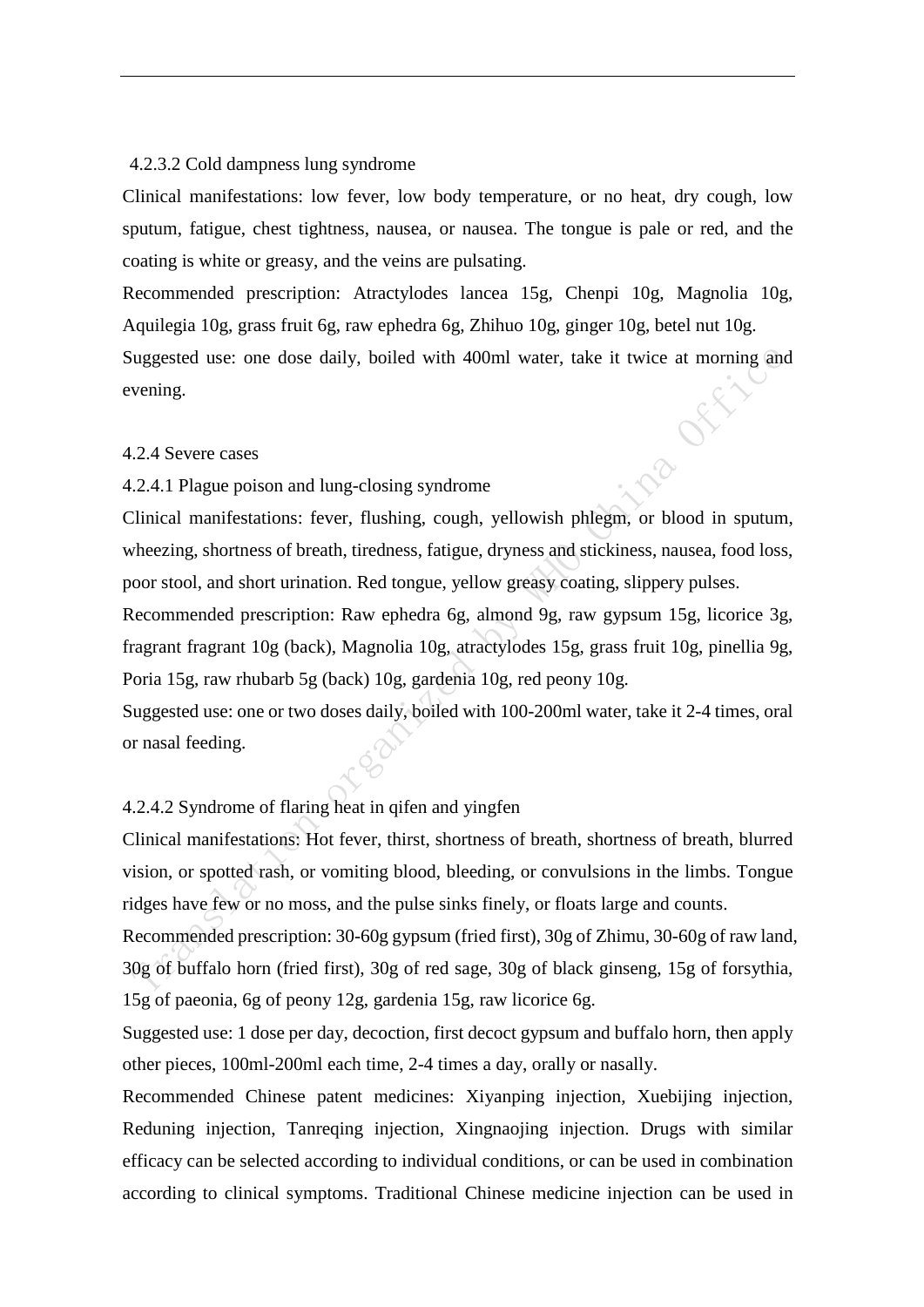combination with traditional Chinese medicine decoction.

4.2.5 Critical cases (syndrome of inner blocking causing collapse)

Clinical manifestations: dyspnea, dyspnea, asthma or need mechanical ventilation, fainting, irritability, cold sweating, dark purple tongue, thick or dry moss, large floating roots.

Recommended prescription: 15g of ginseng, 10g of Heishun tablets (decoct first), 15g of dogwood, delivered with Suhexiang Pill or Angong Niuhuang Pill.

For patients on mechanical ventilation with abdominal distention or constipation: 5-10g of Dahuang. For patients with human-machine asynchronization: 5-10g of Dahuang and 5- 10g of Mangxiao while administering sedatives and muscle relaxants.

Recommended Chinese patent medicines: Xuebijing injection, Reduning injection, Tanreqing injection, Xingnaojing injection, Shenfu injection, Shengmai injection, Shenmai injection. Drugs with similar efficacy can be selected according to individual conditions, or can be used in combination according to clinical symptoms. Traditional Chinese medicine injection can be used in combination with traditional Chinese medicine decoction.

#### **Note: Recommended usage of Chinese medicine injectionsfor severe and critical cases**

The use of traditional Chinese medicine injections follows the principle of starting from a small dose and gradually adjusting the dosage according to the instructions of the drug. The recommended usage is as follows:

Viral infection or combined mild bacterial infection: 0.9% sodium chloride injection 250ml plus Xiyanping injection 100mg bid, or 0.9% sodium chloride injection 250ml heated Duning injection 20ml, or 0.9% sodium chloride injection 250ml plus Tanreqing injection 40ml bid.

High fever with disturbance of consciousness: 250ml of 0.9% sodium chloride injection and 20ml bid of Xingnaojing injection.

Systemic inflammatory response syndrome or/and multiple organ failure: 250ml of 0.9% sodium chloride injection and 100ml of Xuebijing injection.

Immunosuppression: 250ml of 0.9% sodium chloride injection and 100ml bid of Shenmai injection.

Shock: 250ml of 0.9% sodium chloride injection plus 100ml bid of Shenfu injection.

#### 4.2.6 Convalescent period

4.2.6.1 Lung and spleen qi deficiency syndrome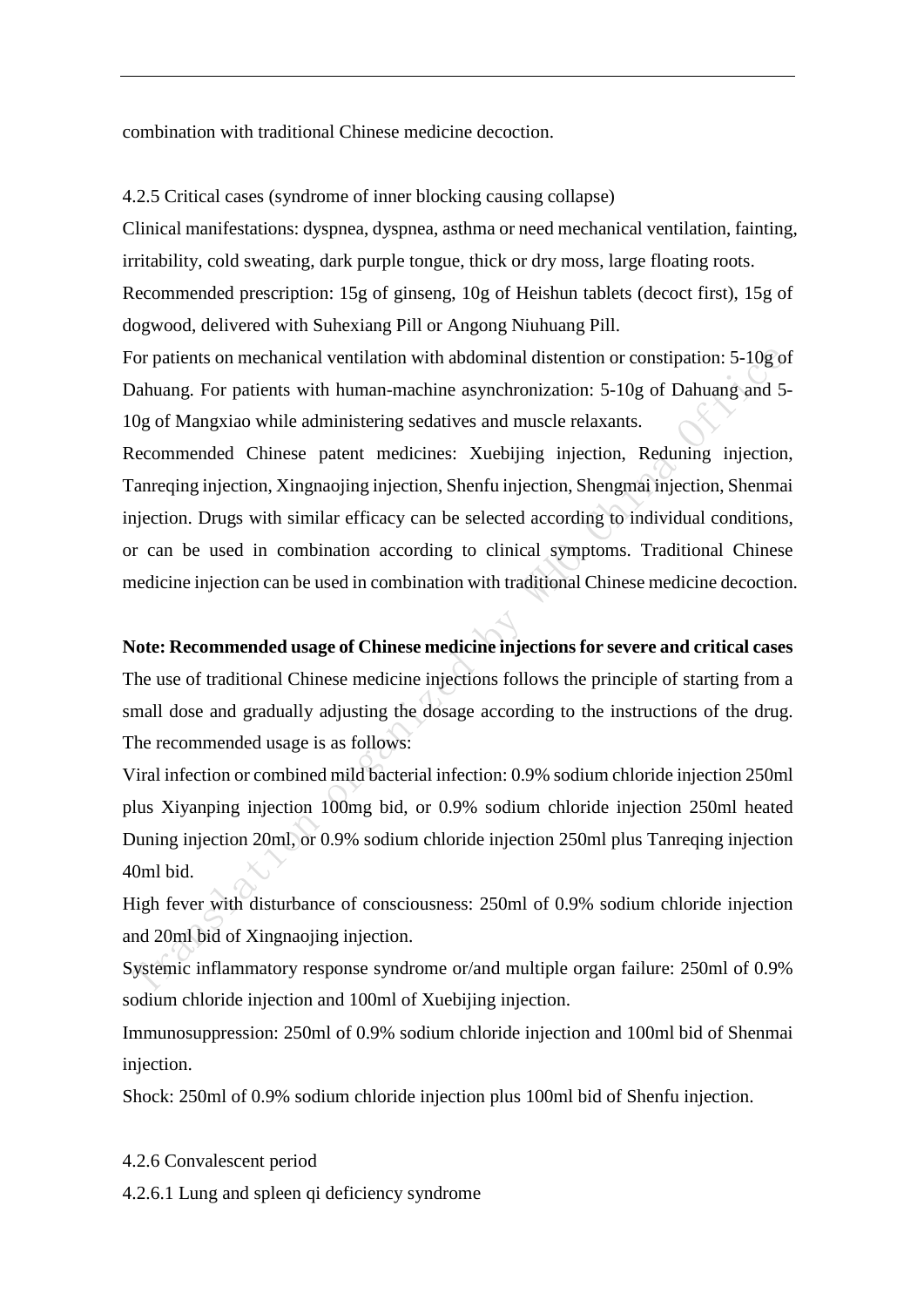Clinical manifestations: shortness of breath, fatigue, fatigue, anorexia, nausea, fullness, weak stool, and uneasiness. The tongue is pale and greasy.

Recommended prescription: French Pinellia 9g, Chenpi 10g, Codonopsis 15g, Sunburn Astragalus 30g, Stir-fried Atractylodes 10g, Poria 15g, Huoxiang 10g, Amomum villosum 6g (later), and Licorice 6g

Suggested use: 1 dose per day, boiled with 400ml of water, twice a day at morning and evening.

 $\mathcal{C}^{\mathcal{C}}$ 

#### 4.2.6.2 Qi and Yin deficiency syndrome

Clinical manifestations: Fatigue, shortness of breath, dry mouth, thirst, palpitations, sweating, poor appetite, low or no lever, dry cough and little sputum; dry tongue, fine or weak pulses.

Recommended prescription: North and south radix salviae 10g, 15g ophiopogonis, 6g American ginseng, 6g schisandra, 6g gypsum l5g, 10g light bamboo leaves, 10g mulberry leaves, 15g reed root, 15g salviae miltiorrhiza, 6g raw liquorice.

Suggested use: 1 dose per day, boiled with 400ml of water, twice a day at morning and evening.

#### **XI. Discharge criteria and after-discharge considerations**

1.Discharge criteria

1) Body temperature is back to normal for more than three days;

2) Respiratory symptoms improve obviously;

3) Pulmonary imaging shows obvious absorption of inflammation,

4) Nuclei acid tests negative twice consecutively on respiratory tract samples such as sputum and nasopharyngeal swabs (sampling interval being at least 24 hours). Those who meet the above criteria can be discharged.

2. After-discharge considerations

2.1 The designated hospitals should contact the primary healthcare facilities where the patients live and share patients' medical record, to send the information of the discharged patients to the community committee and primary healthcare facility where the patients reside.

2.2. After discharge, it is recommended for patients to monitor their own health status in isolation for 14 days, wear a mask, live in well-ventilated single room if possible, reduce